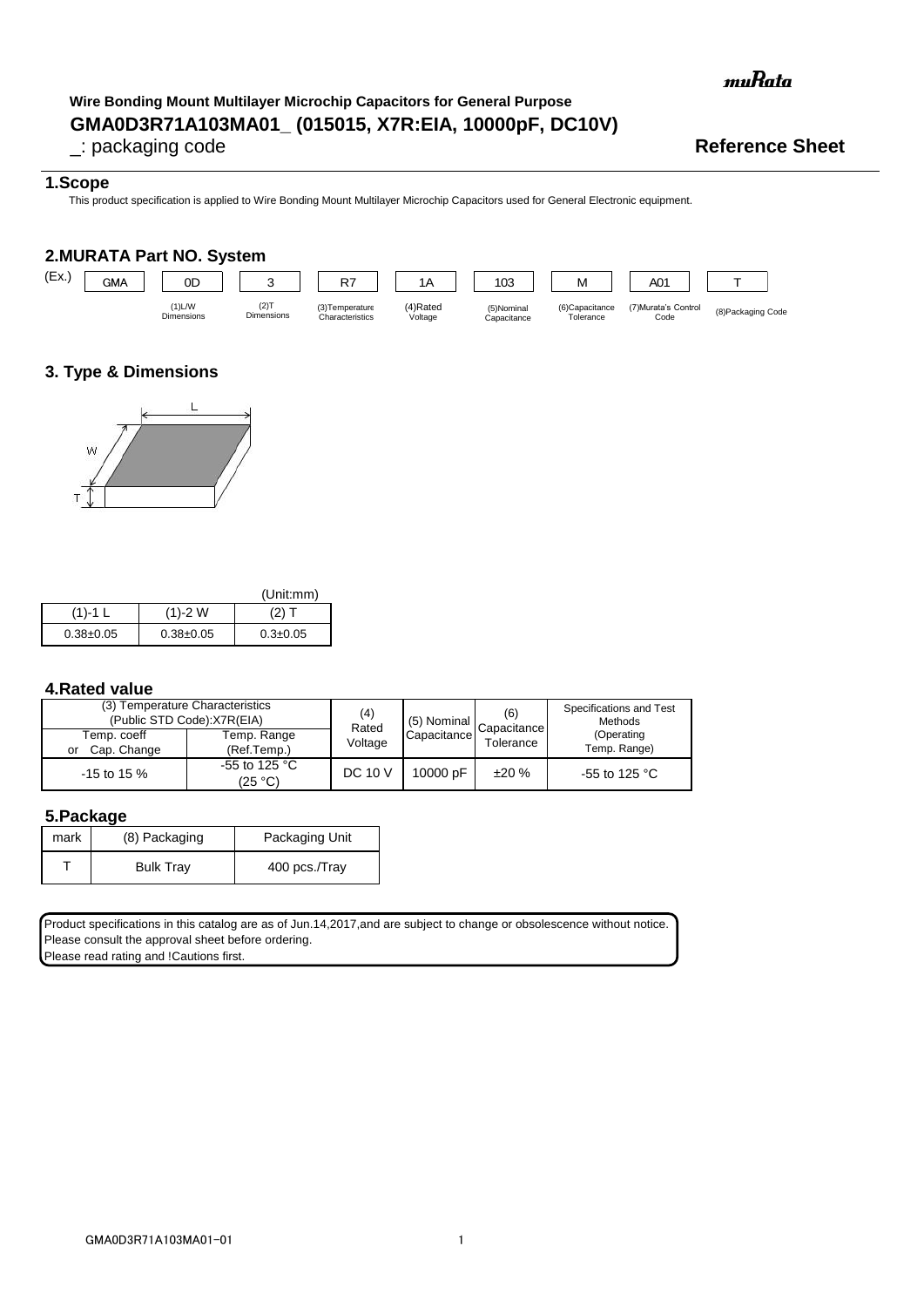# ■ Specifications and Test Methods

| No           | Item                                             |                                | Specification                                                                                                                     | <b>Test Method</b><br>(Ref. Standard: JIS C 5101, IEC60384)                                                                                                                                                                                                                                                                                                                                                                                                                                                                                                                       |  |
|--------------|--------------------------------------------------|--------------------------------|-----------------------------------------------------------------------------------------------------------------------------------|-----------------------------------------------------------------------------------------------------------------------------------------------------------------------------------------------------------------------------------------------------------------------------------------------------------------------------------------------------------------------------------------------------------------------------------------------------------------------------------------------------------------------------------------------------------------------------------|--|
| $\mathbf{1}$ | Rated Voltage                                    |                                | Shown in Rated value.                                                                                                             | The rated voltage is defined as the maximum voltage<br>which may be applied continuously to the capacitor.<br>When AC voltage is superimposed on DC voltage,<br>V <sup>P-P</sup> or V <sup>O-P</sup> , whichever is larger, should be maintained<br>within the rated voltage range.                                                                                                                                                                                                                                                                                               |  |
| 2            | Appearance                                       |                                | No defects or abnormalities.                                                                                                      | Visual inspection.                                                                                                                                                                                                                                                                                                                                                                                                                                                                                                                                                                |  |
| 3            | Dimension                                        |                                | Within the specified dimensions.                                                                                                  | Using Measuring instrument of dimension.                                                                                                                                                                                                                                                                                                                                                                                                                                                                                                                                          |  |
| 4            | Voltage proof                                    |                                | No defects or abnormalities.                                                                                                      | <b>Measurement Point</b><br>: Between the terminations<br><b>Test Voltage</b><br>: 250% of the rated voltage<br>Applied Time<br>: 1s to 5s<br>Charge/discharge current: 50mA max.                                                                                                                                                                                                                                                                                                                                                                                                 |  |
| 5            | Insulation Resistance(I.R.)                      |                                | $C \leq 0.047 \mu$ F:More than 10000M $\Omega$<br>C > 0.047µF: More than $500\Omega$ · F<br>C:Nominal Capacitance                 | Measurement Point<br>: Between the terminations<br>Measurement Voltage : DC Rated Voltage<br><b>Charging Time</b><br>: 2 min<br>Charge/discharge current: 50mA max.<br>Measurement Temperature : Room Temperature                                                                                                                                                                                                                                                                                                                                                                 |  |
| 6            | Capacitance                                      |                                | Shown in Rated value.                                                                                                             | Measurement Temperature : Room Temperature<br>Measurement Frequency 1.0+/-0.1kHz                                                                                                                                                                                                                                                                                                                                                                                                                                                                                                  |  |
| 7            | Dissipation Factor (D.F.)                        |                                | W.V.:25Vdc min.: 0.025max.<br>W.V.:16/10Vdc : 0.035max.<br>W.V.:6.3Vdc<br>$: 0.05$ max.                                           | Measurement Voltage<br>$1.0 + (-0.2 \text{V} \text{rms})$                                                                                                                                                                                                                                                                                                                                                                                                                                                                                                                         |  |
| 8            | Temperature<br>Characteristics<br>of Capacitance | No bias<br>50% of<br>the rated | B1,B3: Within +/-10% (-25°C to +85°C)<br>R1, R7 : Within +/-15% (-55°C to +125°C)<br>B1 : Within +10/-30%<br>R1 : Within +15/-40% | The capacitance change should be measured after 5 min<br>at each specified temp. stage.<br>In case of applying voltage, the capacitance change should be<br>measured after 1 min with applying voltage in equilibration of<br>each temp. stage.<br>Capacitance value as a reference is the value in step 3.<br>Applying Voltage(VDC)<br>Step<br>Temperature(°C)<br>Reference Temp.+/-2<br>$\mathbf{1}$<br>$\overline{2}$<br>Min.Operating Temp.+/-3<br>No bias<br>3<br>Reference Temp.+/-2<br>$\overline{4}$<br>Max.Operating Temp.+/-3<br>$5\phantom{.0}$<br>Reference Temp.+/-2 |  |
|              |                                                  | voltage                        |                                                                                                                                   | 50% of<br>6<br>Min.Operating Temp.+/-3<br>the rated voltage<br>$\overline{7}$<br>Reference Temp.+/-2<br>(For B1,R1)<br>8<br>Max.Operating Temp.+/-3<br>Initial measurement<br>Perform a heat treatment at 150+0/-10°C for 1h and then<br>let sit for 24+/-2h at room temperature, then measure.                                                                                                                                                                                                                                                                                   |  |
| 9            | Adhesive<br>Strength<br>of Termination           | Bond<br>Strength               | Pull force: 0.03N min.                                                                                                            | MIL-STD-883 Method 2011 Condition D<br>Mount the capacitor on a gold metalized alumina substrate with<br>Au-20Sn and bond a φ25μm(φ0.001 inch) gold wire to the capacitor<br>terminal using an ultrasonic ball bond. Then, pull wire.                                                                                                                                                                                                                                                                                                                                             |  |
|              |                                                  | Die Shear<br>Strength          | Die Shear force: 2N min.                                                                                                          | MIL-STD-883 Method 2019<br>Mount the capacitor on a gold metalized alumina substrate with<br>Au-20Sn. Apply the force parallel to the substrate.                                                                                                                                                                                                                                                                                                                                                                                                                                  |  |
| 10           | Vibration                                        | Appearance                     | No defects or abnormalities.                                                                                                      | Kind of Vibration<br>: A simple harmonic motion<br>10Hz to 55Hz to 10Hz (1min)                                                                                                                                                                                                                                                                                                                                                                                                                                                                                                    |  |
|              |                                                  | Capacitance                    | Within the specified initial value.                                                                                               | Total amplitude<br>: 1.5mm<br>This motion should be applied for a period of 2h in each 3 mutually                                                                                                                                                                                                                                                                                                                                                                                                                                                                                 |  |
|              |                                                  | D.F.                           | Within the specified initial value.                                                                                               | perpendicular directions(total of 6h).                                                                                                                                                                                                                                                                                                                                                                                                                                                                                                                                            |  |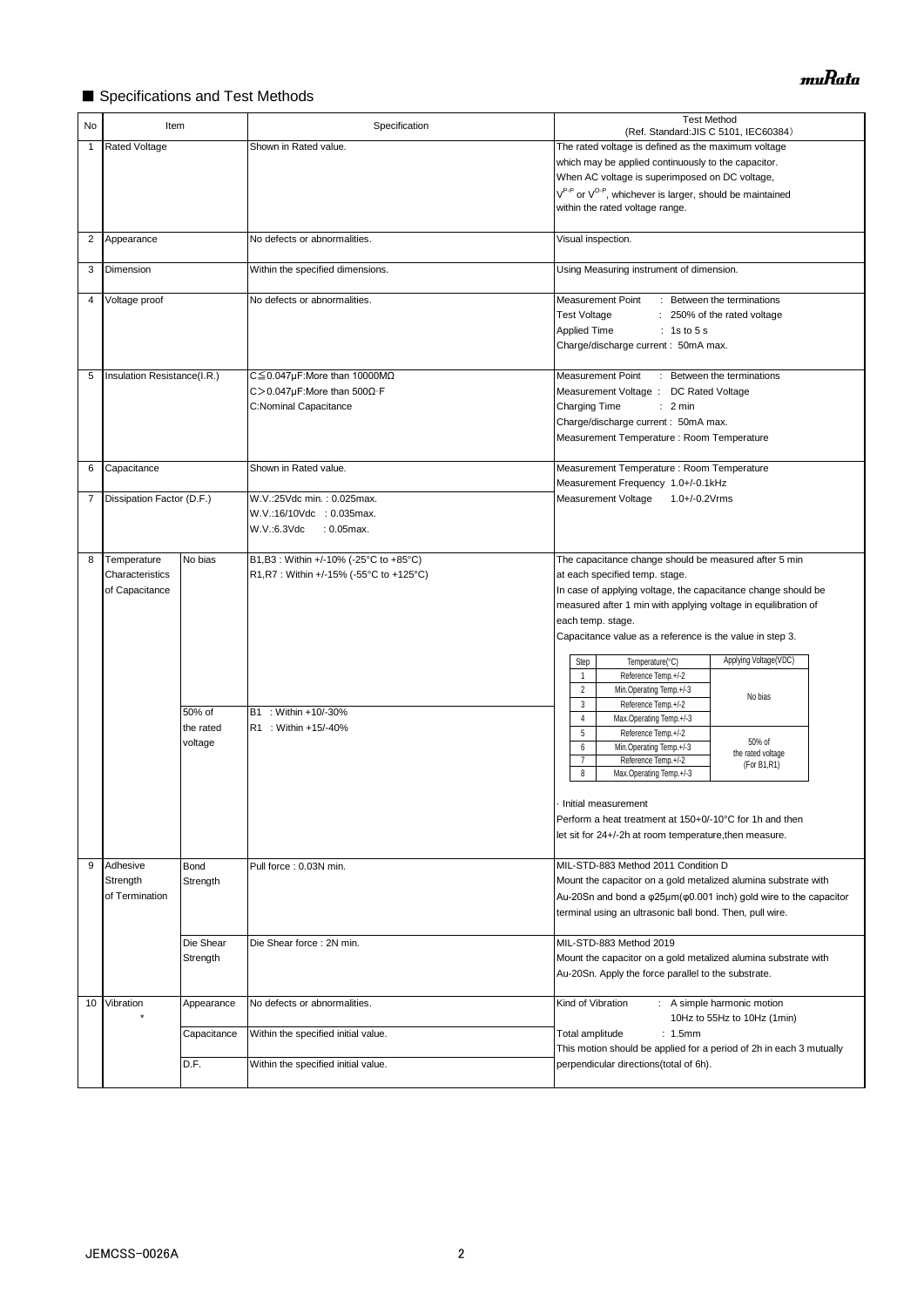# muRata

| <b>No</b> | Item                 |                           | Specification                                                      |                                                                                  | <b>Test Method</b><br>(Ref. Standard: JIS C 5101, IEC60384)   |                               |  |
|-----------|----------------------|---------------------------|--------------------------------------------------------------------|----------------------------------------------------------------------------------|---------------------------------------------------------------|-------------------------------|--|
| 11        | Temperature          | Appearance                | No defects or abnormalities.                                       |                                                                                  | Perform the five cycles according to the four heat treatments |                               |  |
|           | Sudden Change        |                           |                                                                    |                                                                                  | shown in the following table.                                 |                               |  |
|           |                      | Capacitance               | Within +/-7.5%                                                     | Step                                                                             | Temp. $(^{\circ}C)$<br>Time (min)                             |                               |  |
|           |                      | Change                    |                                                                    | 1                                                                                | Min.Operating Temp.+0/-3                                      | $30 + (-3)$                   |  |
|           |                      | D.F.                      | Within the specified initial value.                                | $\overline{2}$                                                                   |                                                               | $2$ to $3$                    |  |
|           |                      |                           |                                                                    |                                                                                  | Room Temp.                                                    |                               |  |
|           |                      | I.R.                      | Within the specified initial value.                                | 3                                                                                | Max.Operating Temp.+3/-0                                      | $30 + (-3)$                   |  |
|           |                      | Voltage proof No defects. |                                                                    | 4                                                                                | Room Temp                                                     | 2 to 3                        |  |
|           |                      |                           |                                                                    | <b>Exposure Time</b>                                                             | : $24+/-2h$                                                   |                               |  |
|           |                      |                           |                                                                    |                                                                                  | Initial measurement                                           |                               |  |
|           |                      |                           |                                                                    |                                                                                  | Perform a heat treatment at 150+0/-10°C for 1h and then       |                               |  |
|           |                      |                           |                                                                    |                                                                                  | let sit for 24+/-2h at room temperature, then measure.        |                               |  |
|           |                      |                           |                                                                    |                                                                                  |                                                               |                               |  |
|           | $12$ High            | Appearance                | No defects or abnormalities.                                       |                                                                                  | <b>Test Temperature</b><br>: $40+/-2$ °C                      |                               |  |
|           | Temperature          |                           |                                                                    | <b>Test Humidity</b>                                                             | : 90%RH to 95%RH                                              |                               |  |
|           | <b>High Humidity</b> | Capacitance               | Within +/-12.5%                                                    | <b>Test Time</b>                                                                 | $:500+/12h$                                                   |                               |  |
|           | (Steady)             | Change                    |                                                                    | Applied Voltage<br>: DC Rated Voltage                                            |                                                               |                               |  |
|           |                      | D.F.                      | W.V.:25Vdc min.: 0.05max.                                          | Charge/discharge current: 50mA max.                                              |                                                               |                               |  |
|           |                      |                           | W.V.:16/10Vdc : 0.05max.                                           | <b>Exposure Time</b><br>$: 24 + (-2)$                                            |                                                               |                               |  |
|           |                      |                           | $: 0.075$ max.<br>W.V.:6.3Vdc                                      |                                                                                  |                                                               |                               |  |
|           |                      | I.R.                      | More than 500M $\Omega$ or 25 $\Omega$ ·F (Whichever is smaller)   |                                                                                  |                                                               |                               |  |
|           | 13 Durability        | Appearance                | No defects or abnormalities.                                       |                                                                                  | <b>Test Temperature</b>                                       | : Max. Operating Temp. +/-3°C |  |
|           |                      |                           |                                                                    | <b>Test Time</b>                                                                 | $: 1000 + (-12h)$                                             |                               |  |
|           |                      | Capacitance               | Within +/-12.5%                                                    | Applied Voltage                                                                  |                                                               | : 200% of the rated voltage   |  |
|           |                      | Change                    |                                                                    | Charge/discharge current: 50mA max.                                              |                                                               |                               |  |
|           |                      |                           |                                                                    | <b>Exposure Time</b>                                                             | $: 24+/2h$                                                    |                               |  |
|           |                      | D.F.                      | W.V.:25Vdc min.: 0.05max.                                          |                                                                                  |                                                               |                               |  |
|           |                      |                           | W.V.:16/10Vdc : 0.05max.                                           |                                                                                  | Initial measurement                                           |                               |  |
|           |                      |                           | W.V.:6.3Vdc<br>$: 0.075$ max.                                      | Apply 200% of the rated DC voltage at the max. operating<br>temp. +/-3°C for 1h. |                                                               |                               |  |
|           |                      |                           |                                                                    |                                                                                  |                                                               |                               |  |
|           |                      | I.R.                      | More than 1,000M $\Omega$ or 50 $\Omega$ ·F (Whichever is smaller) |                                                                                  | Remove and set for 24+/-2h at room temperature.               |                               |  |
|           |                      |                           |                                                                    |                                                                                  | Perform initial measurement.                                  |                               |  |
|           |                      |                           |                                                                    |                                                                                  |                                                               |                               |  |

#### \* Mounting for testing : The capacitors should be mounted on the substrate as shown below using die bonding and wire bonding when tests No.10 to 13 are performed.



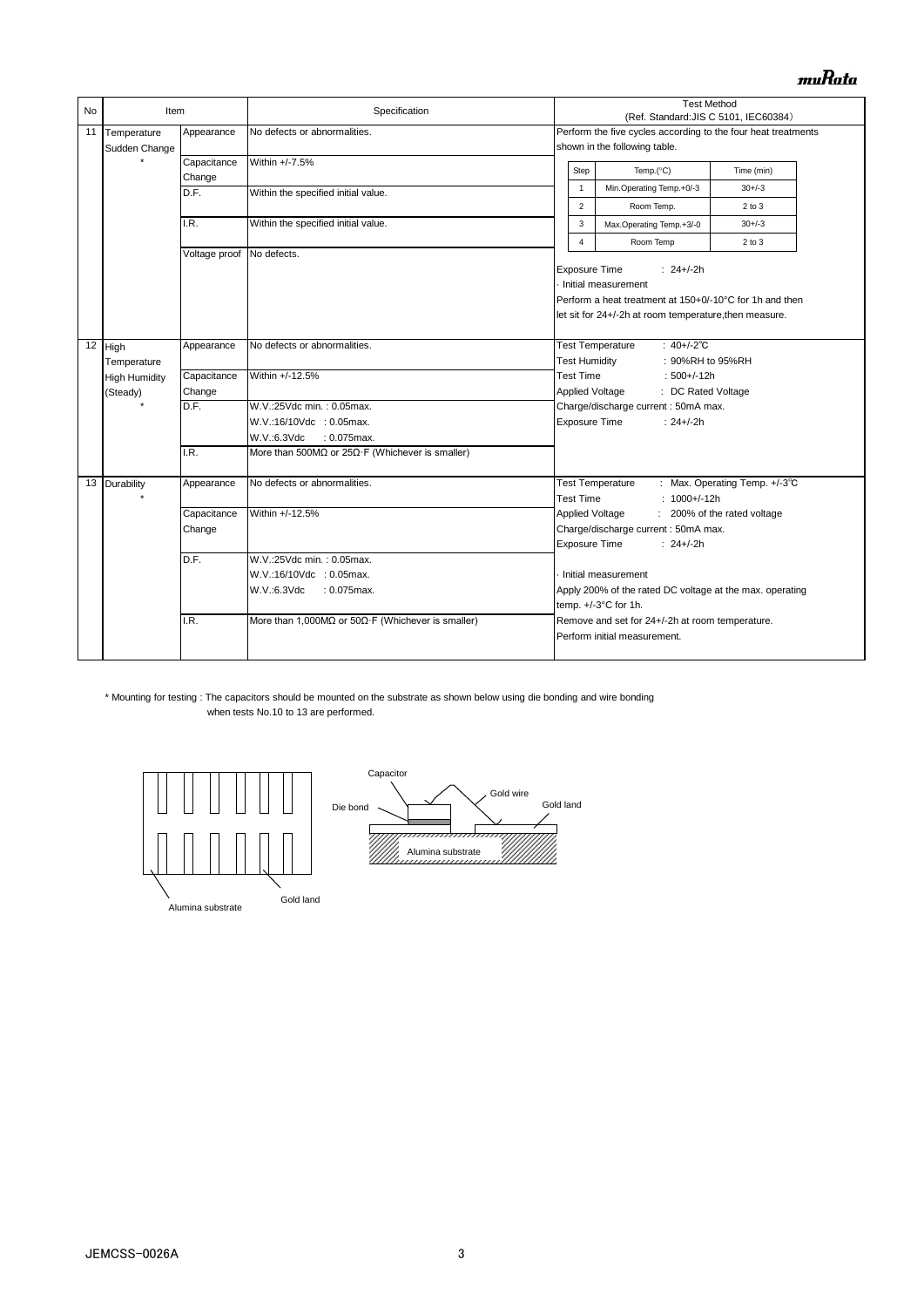#### ■Limitation of Applications

Please contact us before using our products for the applications listed below which require especially high reliability for the prevention of defects which might directly cause damage to the third party's life, body or property.

Aircraft equipment ②Aerospace equipment ③Undersea equipment ④Power plant control equipment Medical equipment ⑥Transportation equipment(vehicles,trains,ships,etc.) ⑦Traffic signal equipment Disaster prevention / crime prevention equipment ⑨Data-processing equipment ⑩Application of similar complexity and/or reliability requirements to the applications listed in the above.

### ■Storage and Operation condition

- 1. The performance of chip multilayer ceramic capacitors may be affected by the storage conditions.
- 1-1. Store the capacitors in the following conditions: Room Temperature of +5℃ to +40℃ and a Relative Humidity of 20% to 70%.
	- (1) High temperature and humidity conditions may accelerate the deterioration of mountability due to oxidation of the terminal electrodes and deterioration of taping/packaging performance. Therefore, maintain the appropriate storage temperature and humidity.
	- (2) Prolonged storage may cause oxidation of the electrodes and deterioration of the packaging materials. If more than six months have elapsed since delivery, check the mounting before use. Even if the storage period is short, do not exceed the specified atmospheric conditions.
	- (3) Store the capacitors in the original packaging without opening the smallest packing unit. Do not exceed the above atmospheric conditions for any length of time.
- 1-2. Corrosive gas can react with the termination (external) electrodes or lead wires of capacitors, and result in poor mountability. Do not store the capacitors in an atmosphere consisting of corrosive gas (e.g.,hydrogen sulfide, sulfur dioxide, chlorine, ammonia gas etc.).
- 1-3. Due to moisture condensation caused by rapid humidity changes, or the photochemical change caused by direct sunlight on the terminal electrodes and/or the resin/epoxy coatings, the mountability and electrical performance may deteriorate. Do not store capacitors under direct sunlight or in high huimidity conditions.

#### ■Rating

#### **1.Temperature Dependent Characteristics**

- 1. The electrical characteristics of the capacitor can change with temperature.
- 1-1. For capacitors having larger temperature dependency, the capacitance may change with temperature changes. The following actions are recommended in order to ensure suitable capacitance values.
	- (1) Select a suitable capacitance for the operating temperature range.
	- (2) The capacitance may change within the rated temperature. When you use a high dielectric constant type capacitor in a circuit that needs a tight (narrow) capacitance tolerance (e.g., a time-constant circuit), please carefully consider the temperature characteristics, and carefully confirm the various characteristics in actual use conditions and the actual system.

Sample: 0.1μF, Rated Voltage 50VDC Sample: 22μF, Rated Voltage 4VDC





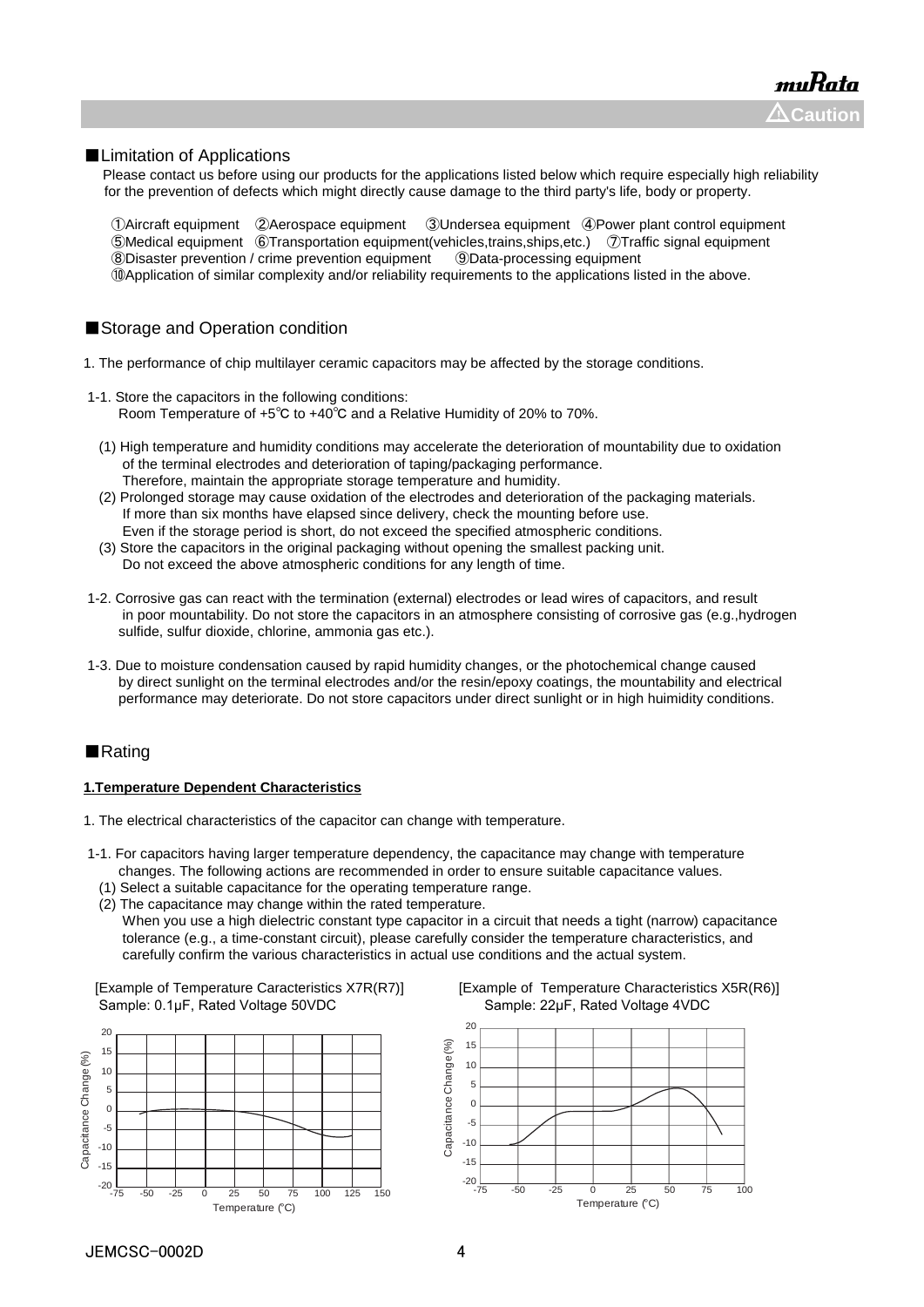#### **2.Measurement of Capacitance**

- 1. Measure capacitance with the voltage and frequency specified in the product specifications.
- 1-1. The output voltage of the measuring equipment may decrease occasionally when capacitance is high. Please confirm whether a prescribed measured voltage is impressed to the capacitor.
- 1-2. The capacitance values of high dielectric constant type capacitors change depending on the AC voltage applied. Please consider the AC voltage characteristics when selecting a capacitor to be used in a AC circuit.

#### **3.Applied Voltage**

- 1. Do not apply a voltage to the capacitor that exceeds the rated voltage as called out in the specifications.
- 1-1. Applied voltage between the terminals of a capacitor shall be less than or equal to the rated voltage.
- (1) When AC voltage is superimposed on DC voltage, the zero-to-peak voltage shall not exceed the rated DC voltage. When AC voltage or pulse voltage is applied, the peak-to-peak voltage shall not exceed the rated DC voltage.
- (2) Abnormal voltages (surge voltage, static electricity, pulse voltage, etc.) shall not exceed the rated DC voltage.



(E:Maximum possible applied voltage.)

1-2. Influence of over voltage

 Over voltage that is applied to the capacitor may result in an electrical short circuit caused by the breakdown of the internal dielectric layers .

The time duration until breakdown depends on the applied voltage and the ambient temperature.

### **4.Type of Applied Voltage and Self-heating Temperature**

1.Confirm the operating conditions to make sure that no large current is flowing into the capacitor due to the continuous application of an AC voltage or pulse voltage.

When a DC rated voltage product is used in an AC voltage circuit or a pulse voltage circuit, the AC current or pulse current will flow into the capacitor; therefore check the self-heating condition.

 Please confirm the surface temperature of the capacitor so that the temperature remains within the upper limits of the operating temperature, including the rise in temperature due to self-heating. When the capacitor is used with a high-frequency voltage or pulse voltage, heat may be generated by dielectric loss.

<Applicable to Rated Voltage of less than 100VDC> The load should be contained so that the self-heating of the capacitor body remains below 20°C , when measuring at an ambient temperature of 25°C.

[Example of Temperature Rise (Heat Generation) in Chip Multilayer Ceramic Capacitors in Contrast to Ripple Current] Sample: R(R1) characteristics 10μF, Rated voltage: DC10V

Ripple Current

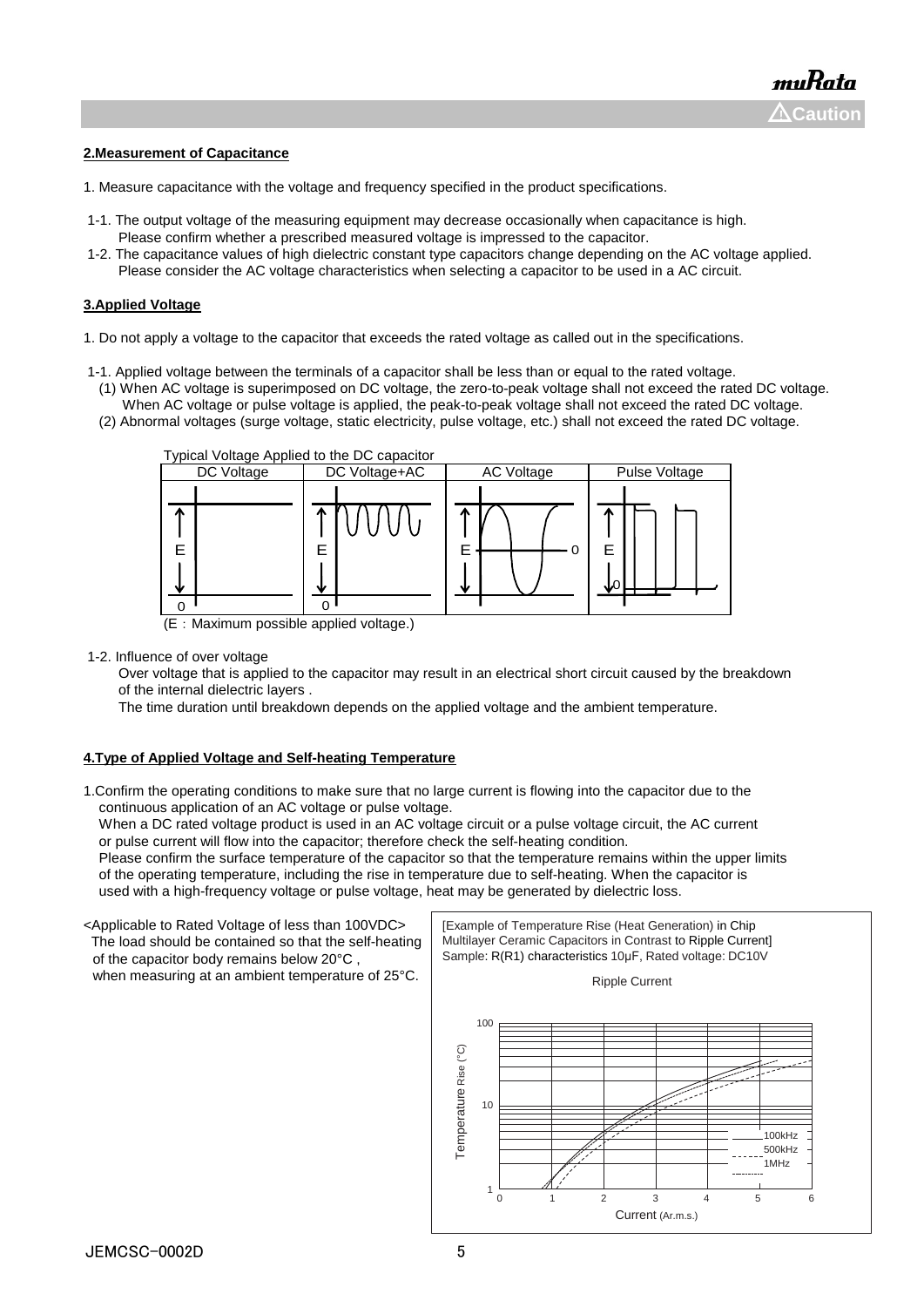muRata **Caution** !

# **5. DC Voltage and AC Voltage Characteristic**

- 1. The capacitance value of a high dielectric constant type capacitor changes depending on the DC voltage applied. Please consider the DC voltage characteristics when a capacitor is selected for use in a DC circuit.
- 1-1. The capacitance of ceramic capacitors may change sharply depending on the applied voltage. (See figure) Please confirm the following in order to secure the capacitance.
- (1) Determine whether the capacitance change caused by the applied voltage is within the allowed range .
- (2) In the DC voltage characteristics, the rate of capacitance change becomes larger as voltage increases, even if the applied voltage is below the rated voltage. When a high dielectric constant type capacitor is used in a circuit that requires a tight (narrow) capacitance tolerance (e.g., a time constant circuit), please carefully consider the voltage characteristics, and confirm the various characteristics in the actual operating conditions of the system.
- 2. The capacitance values of high dielectric constant type capacitors changes depending on the AC voltage applied. Please consider the AC voltage characteristics when selecting a capacitor to be used in a AC circuit.

#### **6. Capacitance Aging**

1. The high dielectric constant type capacitors have an Aging characteristic in which the capacitance value decreases with the passage of time. When you use a high dielectric constant type capacitors in a circuit that needs a tight (narrow) capacitance tolerance (e.g., a time-constant circuit), please carefully consider the characteristics of these capacitors, such as their aging, voltage, and temperature characteristics. In addition, check capacitors using your actual appliances at the intended environment and operating conditions.

#### **7.Vibration and Shock**

- 1. Please confirm the kind of vibration and/or shock, its condition, and any generation of resonance. Please mount the capacitor so as not to generate resonance, and do not allow any impact on the terminals.
- 2. Mechanical shock due to being dropped may cause damage or a crack in the dielectric material of the capacitor. Do not use a dropped capacitor because the quality and reliability may be deteriorated.
- 3. When printed circuit boards are piled up or handled, the corner of another printed circuit board should not be allowed to hit the capacitor in order to avoid a crack or other damage to the capacitor.







[ Example of Change Over Time (Aging characteristics) ]



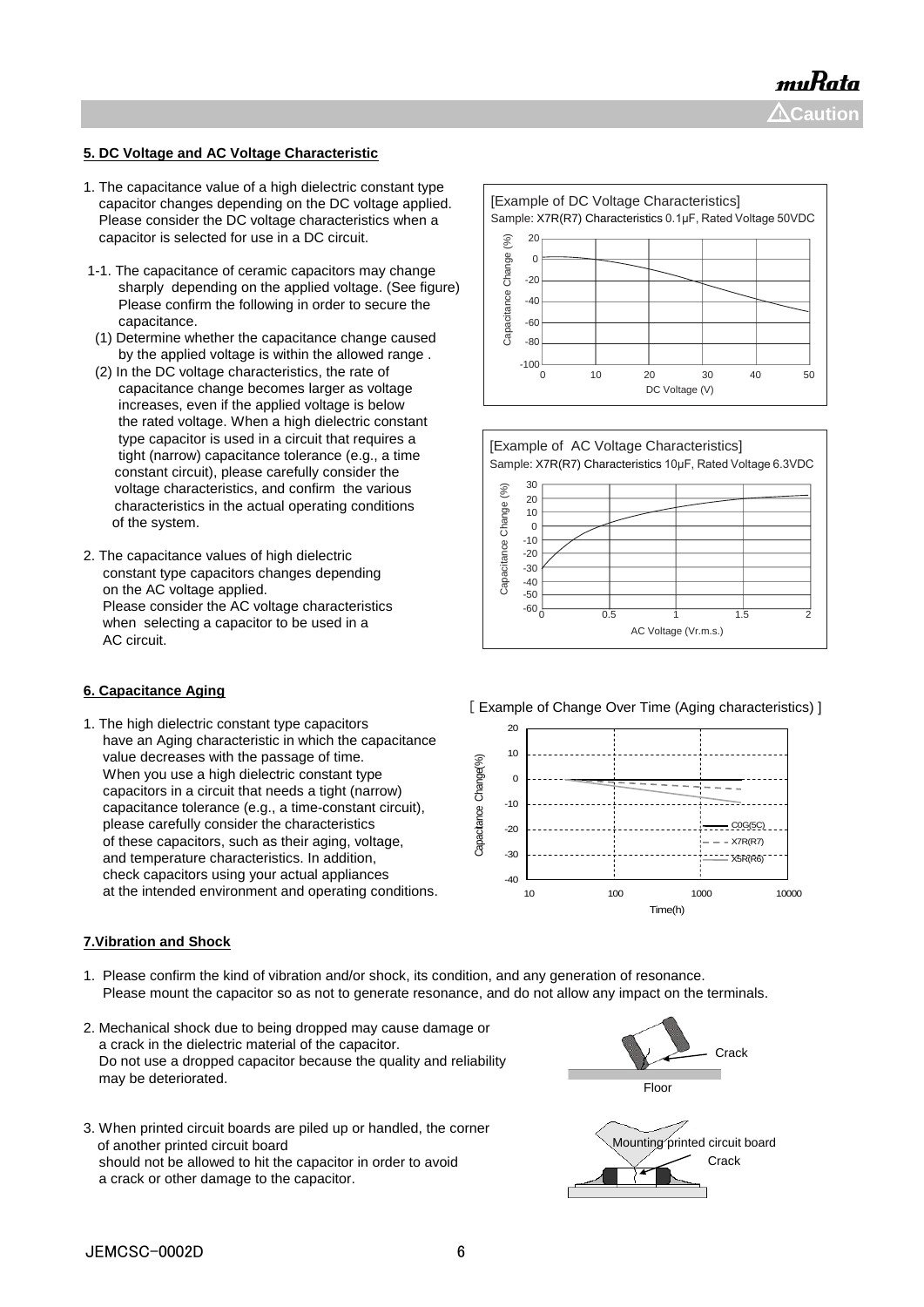# ■Mounting

### **1.Mounting Position**

- 1. Confirm the best mounting position and direction that minimizes the stress imposed on the capacitor during flexing or bending the printed circuit board.
- 1-1.Choose a mounting position that minimizes the stress imposed on the chip during flexing or bending of the board. [Component Direction]



Locate chip horizontal to the direction in which stress acts.

(Bad Example) (Good Example)

[Chip Mounting Close to Board Separation Point]

It is effective to implement the following measures, to reduce stress in separating the board.

It is best to implement all of the following three measures; however, implement as many measures as possible to reduce stress.

| <b>Contents of Measures</b>                                                                  | <b>Stress Level</b> |
|----------------------------------------------------------------------------------------------|---------------------|
| $(1)$ Turn the mounting direction of the component parallel to the board separation surface. | $A > D^*1$          |
| $(2)$ Add slits in the board separation part.                                                | A > B               |
| $(3)$ Keep the mounting position of the component away from the board separation surface.    | A > C               |



\*1 A > D is valid when stress is added vertically to the perforation as with Hand Separation. If a Cutting Disc is used, stress will be diagonal to the PCB, therefore  $A > D$  is invalid.

#### [Mounting Capacitors Near Screw Holes]

When a capacitor is mounted near a screw hole, it may be affected by the board deflection that occurs during the tightening of the screw. Mount the capacitor in a position as far away from the screw holes as possible.



#### **2.Information before Mounting**

- 1. Do not re-use capacitors that were removed from the equipment.
- 2. Confirm capacitance characteristics under actual applied voltage.
- 3. Confirm the mechanical stress under actual process and equipment use.
- 4. Confirm the rated capacitance, rated voltage and other electrical characteristics before assembly.
- 5. Prior to measuring capacitance, carry out a heat treatment for capacitors that were in long-term storage.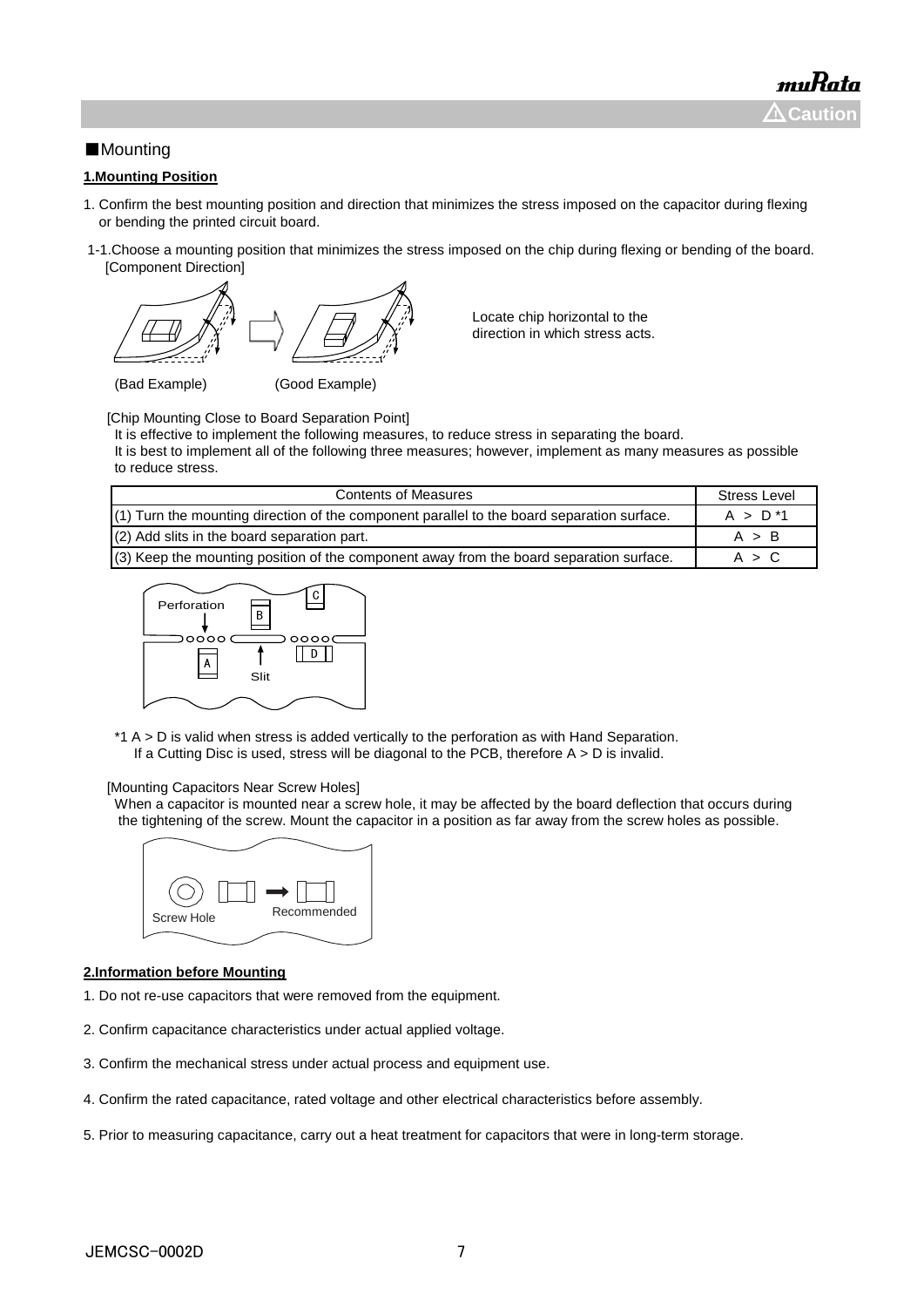#### **3.Maintenance of the Mounting (pick and place) Machine**

- 1. Make sure that the following excessive forces are not applied to the capacitors. Check the mounting in the actual device under actual use conditions ahead of time.
- 1-1. In mounting the capacitors on the printed circuit board, any bending force against them shall be kept to a minimum to prevent them from any damage or cracking. Please take into account the following precautions and recommendations for use in your process.
- (1) Adjust the lowest position of the pickup nozzle so as not to bend the printed circuit board.



2.Dirt particles and dust accumulated in the suction nozzle and suction mechanism prevent the nozzle from moving smoothly. This creates excessive force on the capacitor during mounting, causing cracked chips. Also, the locating claw, when worn out, imposes uneven forces on the chip when positioning, causing cracked chips. The suction nozzle and the locating claw must be maintained, checked and replaced periodically.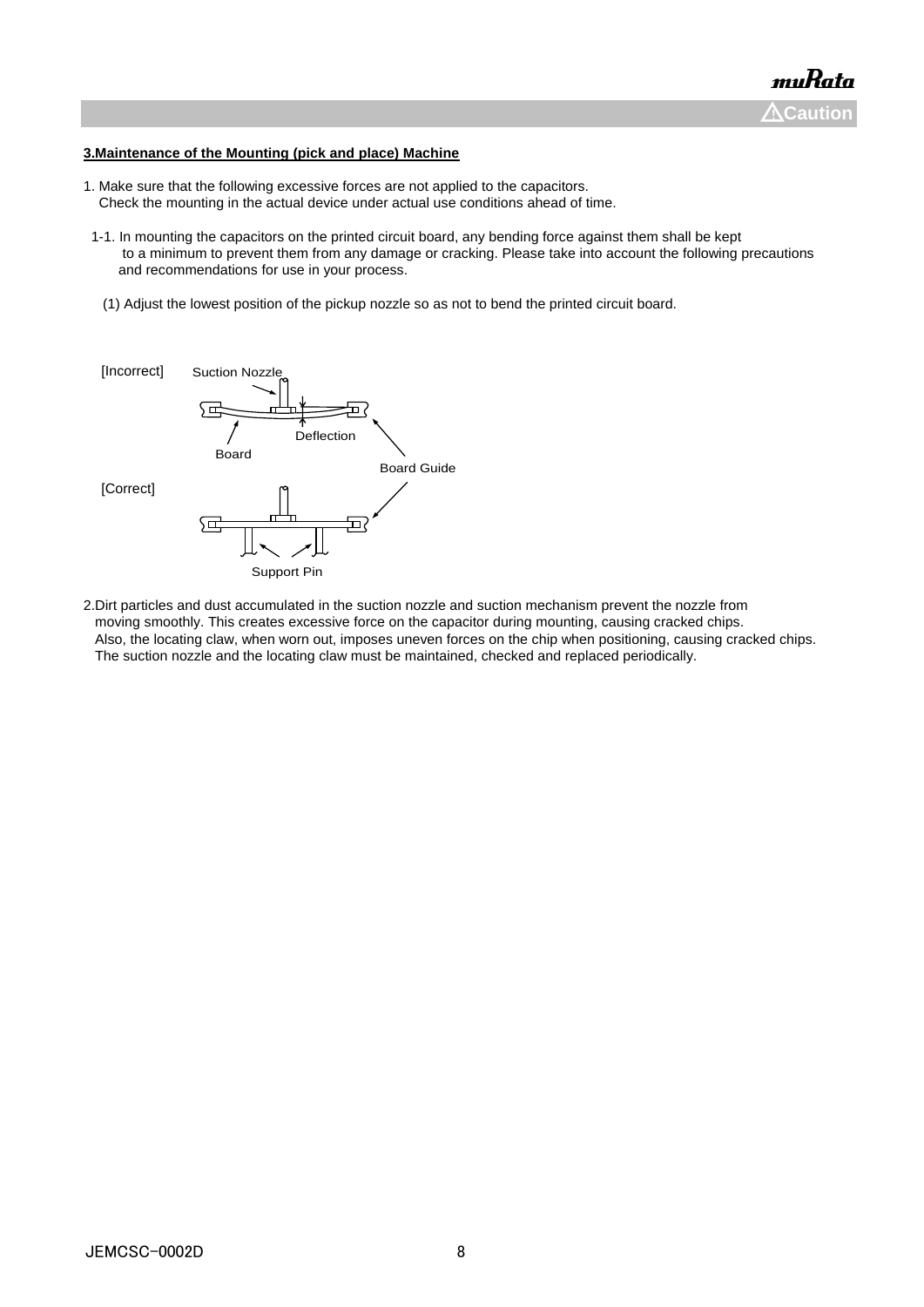#### **4.Electrical Test on Printed Circuit Board**

- 1. Confirm position of the support pin or specific jig, when inspecting the electrical performance of a capacitor after mounting on the printed circuit board.
	- 1-1. Avoid bending the printed circuit board by the pressure of a test-probe, etc. The thrusting force of the test probe can flex the PCB, resulting in cracked chips. Provide support pins on the back side of the PCB to prevent warping or flexing. Install support pins as close to the test-probe as possible.
	- 1-2. Avoid vibration of the board by shock when a test -probe contacts a printed circuit board.

[Not Recommended] [Recommended] Test-probe Test-probe Support Pin

#### **5.Printed Circuit Board Cropping**

- 1. After mounting a capacitor on a printed circuit board, do not apply any stress to the capacitor that caused bending or twisting the board.
	- 1-1. In cropping the board, the stress as shown may cause the capacitor to crack. Cracked capacitors may cause deterioration of the insulation resistance, and result in a short. Avoid this type of stress to a capacitor.

[Bending] **[Twisting]** [Twisting]



- 2. Check the cropping method for the printed circuit board in advance.
	- 2-1. Printed circuit board cropping shall be carried out by using a jig or an apparatus (Disc separator, router type separator, etc.) to prevent the mechanical stress that can occur to the board.

| <b>Board Separation Method</b> | <b>Hand Separation</b>                                                                | (1) Board Separation Jig                                          | <b>Board Separation Apparatus</b>                                                                          |                          |  |
|--------------------------------|---------------------------------------------------------------------------------------|-------------------------------------------------------------------|------------------------------------------------------------------------------------------------------------|--------------------------|--|
|                                | <b>Nipper Separation</b>                                                              |                                                                   | 2) Disc Separator                                                                                          | 3) Router Type Separator |  |
| Level of stress on board       | High                                                                                  | Medium                                                            | Medium                                                                                                     | Low                      |  |
| Recommended                    | ×                                                                                     | ^*                                                                | Δ*                                                                                                         |                          |  |
| <b>Notes</b>                   | Hand and nipper<br>separation apply a high<br>level of stress.<br>Use another method. | Board handling<br>Board bending direction<br>Layout of capacitors | Board handling<br>Layout of slits<br>Design of V groove<br>Arrangement of blades<br>Controlling blade life | Board handling           |  |

\* When a board separation jig or disc separator is used, if the following precautions are not observed, a large board deflection stress will occur and the capacitors may crack. Use router type separator if at all possible.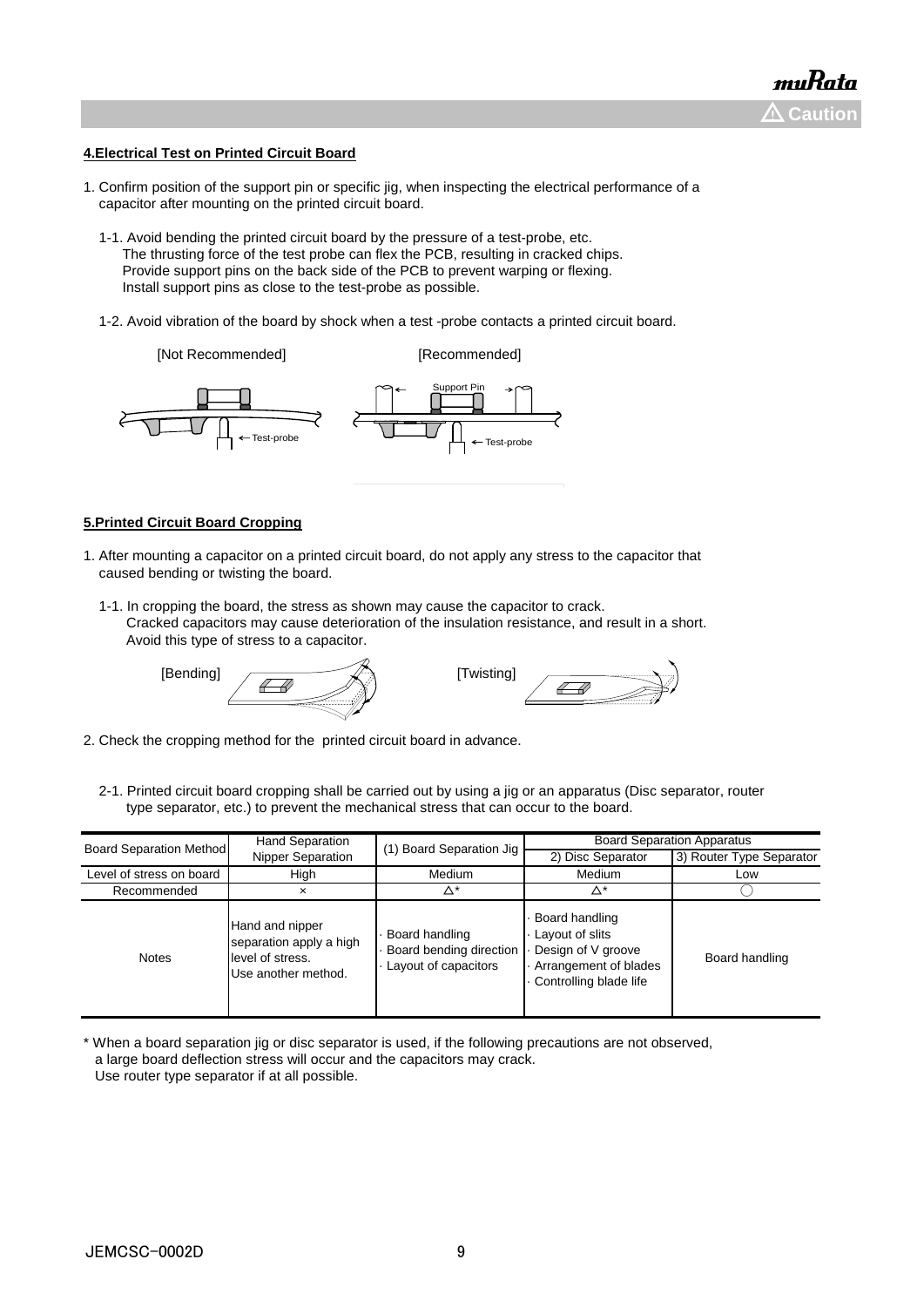### (1) Example of a suitable jig

[In the case of Single-side Mounting]

An outline of the board separation jig is shown as follows.

 Recommended example: Stress on the component mounting position can be minimized by holding the portion close to the jig, and bend in the direction towards the side where the capacitors are mounted. Not recommended example: The risk of cracks occurring in the capacitors increases due to large stress being applied to the component mounting position, if the portion away from the jig is held and bent in the direction opposite the side where the capacitors are mounted.





[In the case of Double-sided Mounting]

 Since components are mounted on both sides of the board, the risk of cracks occurring can not be avoided with the above method. Therefore, implement the following measures to prevent stress from being applied to the components. (Measures)

- (1) Consider introducing a router type separator.
	- If it is difficult to introduce a router type separator, implement the following measures. (Refer to item 1. Mounting Position)
- (2) Mount the components parallel to the board separation surface.
- (3) When mounting components near the board separation point, add slits in the separation position near the component.
- (4) Keep the mounting position of the components away from the board separation point.

#### (2) Example of a Disc Separator

 An outline of a disc separator is shown as follows. As shown in the Principle of Operation, the top blade and bottom blade are aligned with the V-grooves on the printed circuit board to separate the board. In the following case, board deflection stress will be applied and cause cracks in the capacitors.

- (1) When the adjustment of the top and bottom blades are misaligned, such as deviating in the top-bottom, left-right or front-rear directions
- (2) The angle of the V groove is too low, depth of the V groove is too shallow, or the V groove is misaligned top-bottom

 IF V groove is too deep, it is possible to brake when you handle and carry it. Carefully design depth of the V groove with consideration about strength of material of the printed circuit board.



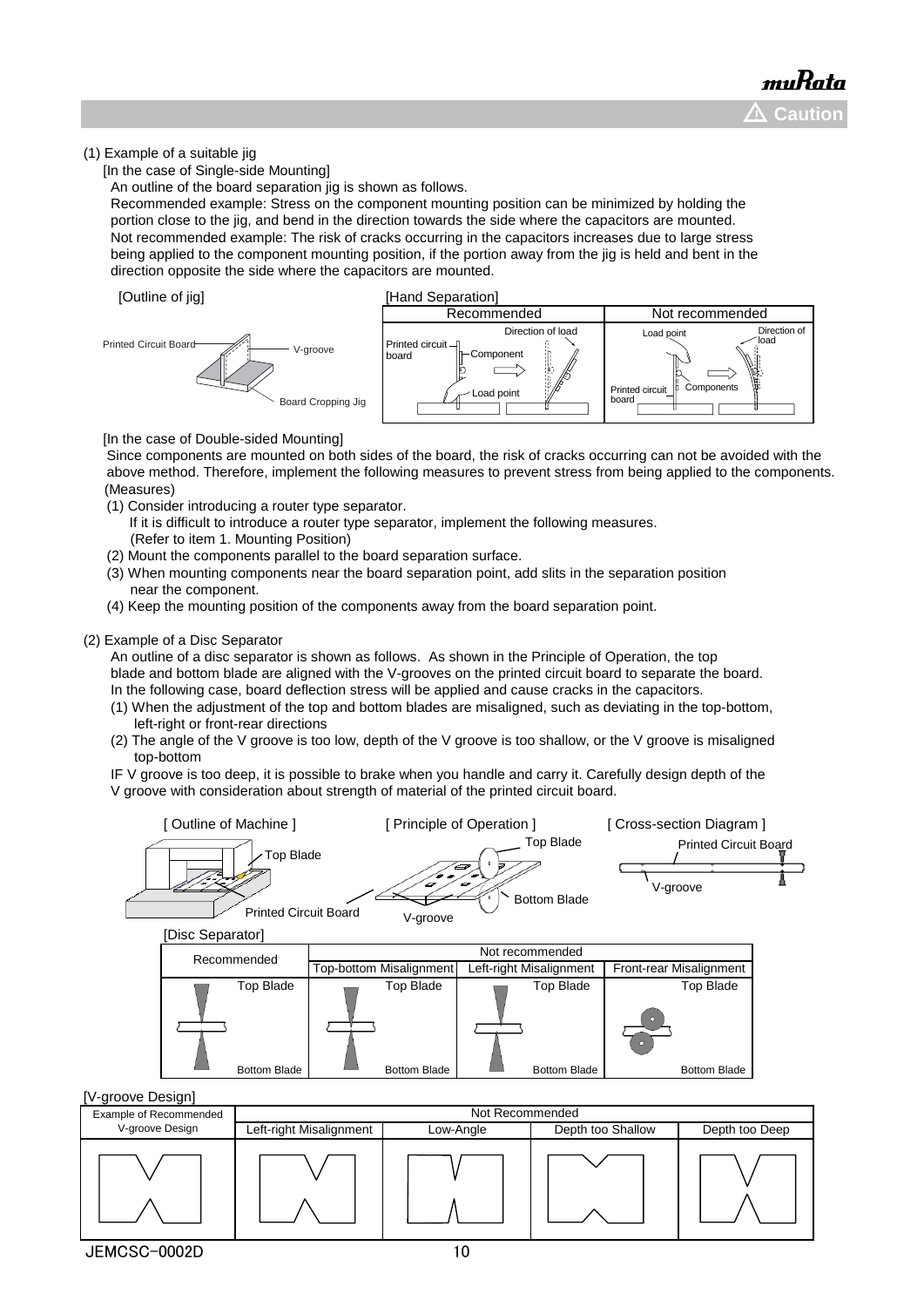muRata  $\Delta$ Caution

(3) Example of Router Type Separator

 The router type separator performs cutting by a router rotating at a high speed. Since the board does not bend in the cutting process, stress on the board can be suppressed during board separation. When attaching or removing boards to/from the router type separator, carefully handle the boards to prevent bending.

#### **6. Assembly**

1. Handling

If a board mounted with capacitors is held with one hand, the board may bend.

Firmly hold the edges of the board with both hands when handling.

If a board mounted with capacitors is dropped, cracks may occur in the capacitors.

Do not use dropped boards, as there is a possibility that the quality of the capacitors may be impaired.

# 2. Attachment of Other Components

2-1. Mounting of Other Components

 Pay attention to the following items, when mounting other components on the back side of the board after capacitors have been mounted on the opposite side.

 When the bottom dead point of the suction nozzle is set too low, board deflection stress may be applied to the capacitors on the back side (bottom side), and cracks may occur in the capacitors.

· After the board is straightened, set the bottom dead point of the nozzle on the upper surface of the board.

· Periodically check and adjust the bottom dead point.



2-2. Inserting Components with Leads into Boards

 When inserting components (transformers, IC, etc.) into boards, bending the board may cause cracks in the capacitors. Pay attention to the following.

- · Increase the size of the holes to insert the leads, to reduce the stress on the board during insertion.
- · Fix the board with support pins or a dedicated jig before insertion.
- · Support below the board so that the board does not bend. When using support pins on the board,

periodically confirm that there is no difference in the height of each support pin.

Component with Leads



2-3. Attaching/Removing Sockets and/or Connectors

 Insertion and removal of sockets and connectors, etc., might cause the board to bend. Please insure that the board does not warp during insertion and removal of sockets and connectors, etc., or the bending may damage mounted components on the board.



2-4. Tightening Screws

 The board may be bent, when tightening screws, etc. during the attachment of the board to a shield or chassis. Pay attention to the following items before performing the work.

- · Plan the work to prevent the board from bending.
- · Use a torque screwdriver, to prevent over-tightening of the screws.
- · The board may bend after mounting by reflow soldering, etc. Please note, as stress may be applied to the chips by forcibly flattening the board when tightening the screws.



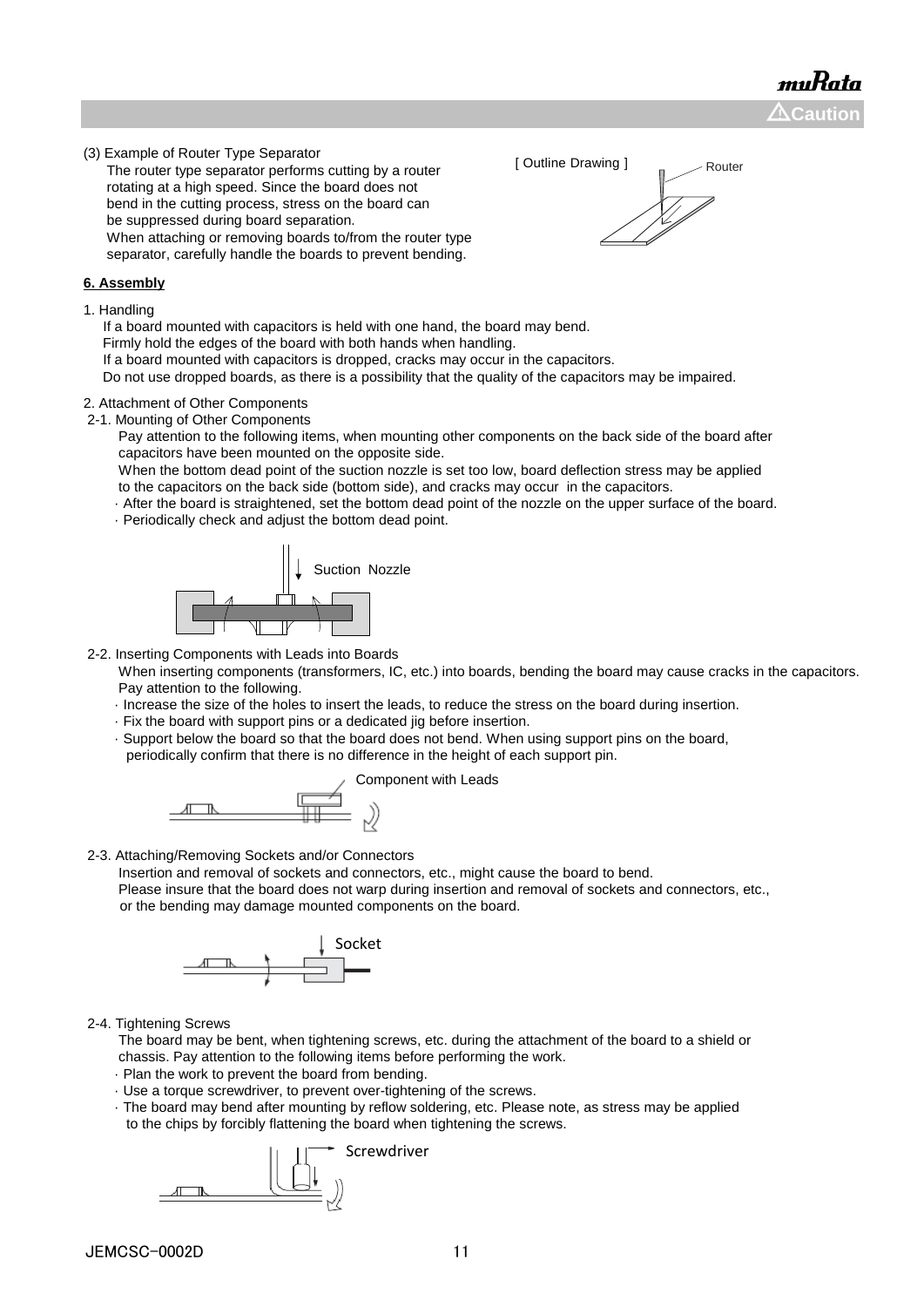muRata  $\Lambda$ Caution

#### **7. Die Bonding/Wire Bonding**

- 1. Die Bonding of Capacitors
- 1-1. Use the following materials for the Brazing alloys: 80Au-20Sn 300 °C to 320°C in N2 atmosphere
- 1-2. Mounting
- (1) Control the temperature of the substrate so it matches the temperature of the brazing alloy.
- (2) Place the brazing alloy on the substrate and place the capacitor on the alloy.
- Hold the capacitor and gently apply the load. Be sure to complete the operation within 1 minute.
- 2. Wire Bonding
- 2-1. Wire
	- Gold wire: 25μm (0.001 inch) diameter
- 2-2. Bonding
	- (1) Thermo compression, ultrasonic ball bonding.
	- (2) Required stage temperature: 150°C to 200 °C
	- (3) Required wedge or capillary weight: 0.2N to 0.5N
	- (4) Bond the capacitor and base substrate or other devices with gold wire.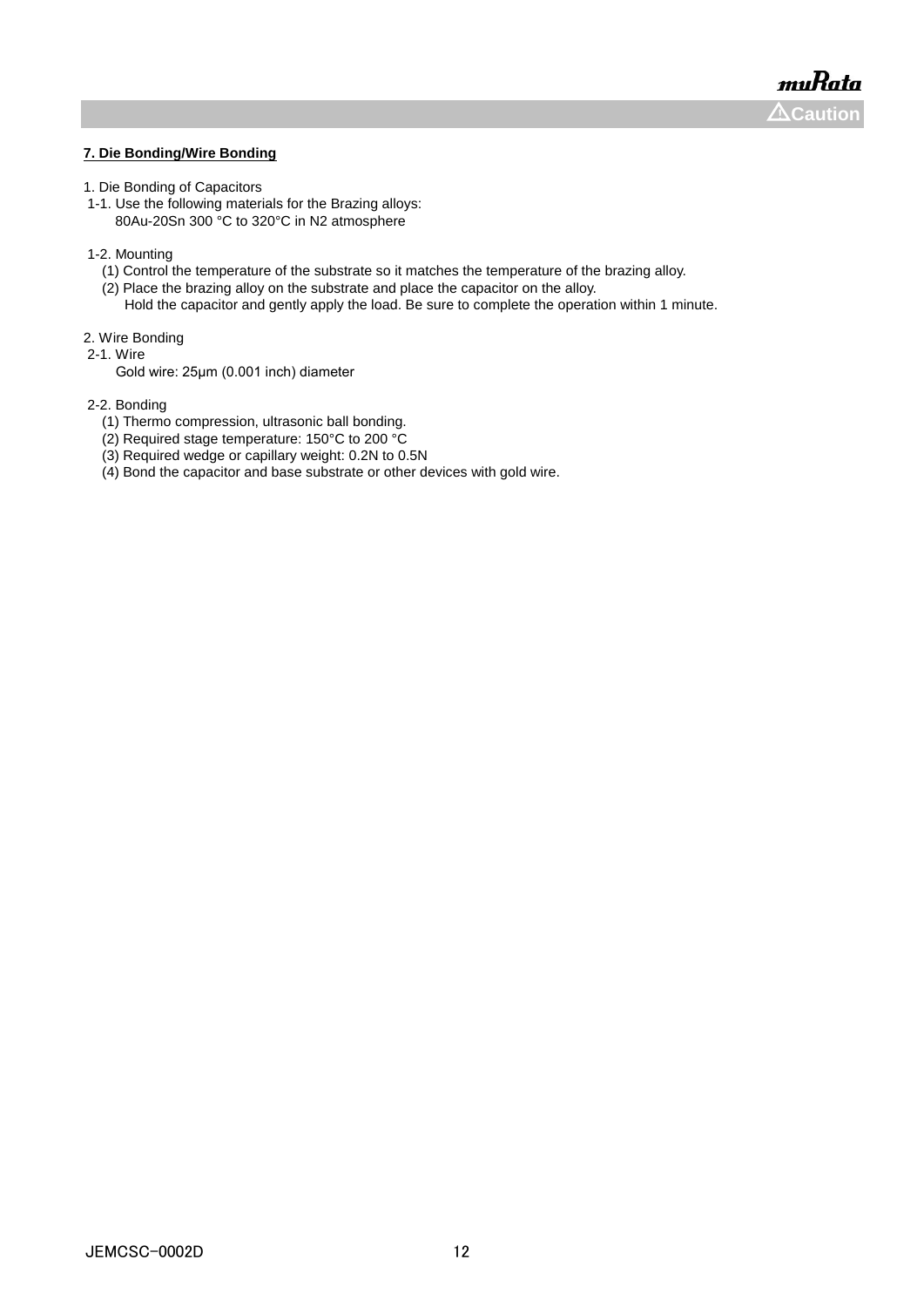# ■ Others

#### **1. Under Operation of Equipment**

- 1-1. Do not touch a capacitor directly with bare hands during operation in order to avoid the danger of an electric shock.
- 1-2. Do not allow the terminals of a capacitor to come in contact with any conductive objects (short-circuit). Do not expose a capacitor to a conductive liquid, inducing any acid or alkali solutions.
- 1-3. Confirm the environment in which the equipment will operate is under the specified conditions.
	- Do not use the equipment under the following environments.
	- (1) Being spattered with water or oil.
	- (2) Being exposed to direct sunlight.
	- (3) Being exposed to ozone, ultraviolet rays, or radiation.
	- (4) Being exposed to toxic gas (e.g., hydrogen sulfide, sulfur dioxide, chlorine, ammonia gas etc.)
	- (5) Any vibrations or mechanical shocks exceeding the specified limits.
	- (6) Moisture condensing environments.
- 1-4. Use damp proof countermeasures if using under any conditions that can cause condensation.

#### **2. Others**

- 2-1. In an Emergency
- (1) If the equipment should generate smoke, fire, or smell, immediately turn off or unplug the equipment. If the equipment is not turned off or unplugged, the hazards may be worsened by supplying continuous power.
- (2) In this type of situation, do not allow face and hands to come in contact with the capacitor or burns may be caused by the capacitor's high temperature.
- 2-2. Disposal of waste

 When capacitors are disposed of, they must be burned or buried by an industrial waste vendor with the appropriate licenses.

- 2-3. Circuit Design
- (1) Addition of Fail Safe Function

 Capacitors that are cracked by dropping or bending of the board may cause deterioration of the insulation resistance, and result in a short. If the circuit being used may cause an electrical shock, smoke or fire when a capacitor is shorted, be sure to install fail-safe functions, such as a fuse, to prevent secondary accidents.

(2) This series are not safety standard certified products.

#### 2-4. Remarks

 Failure to follow the cautions may result, worst case, in a short circuit and smoking when the product is used. The above notices are for standard applications and conditions. Contact us when the products are used in special mounting conditions.

 Select optimum conditions for operation as they determine the reliability of the product after assembly. The data herein are given in typical values, not guaranteed ratings.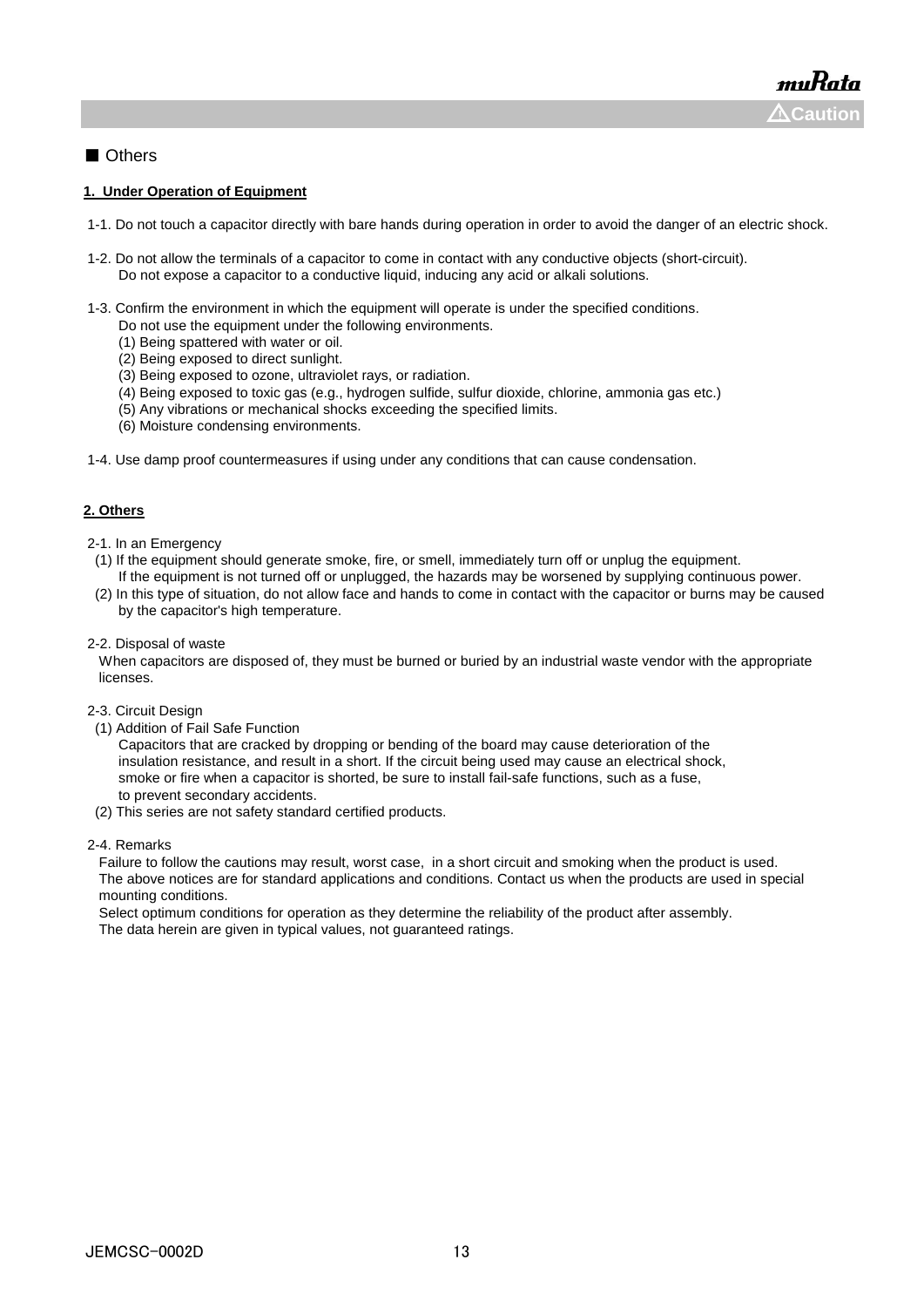muRata **Noti** 

# ■ Rating

#### **1.Operating Temperature**

- 1. The operating temperature limit depends on the capacitor.
- 1-1. Do not apply temperatures exceeding the maximum operating temperature. It is necessary to select a capacitor with a suitable rated temperature that will cover the operating temperature range. It is also necessary to consider the temperature distribution in equipment and the seasonal temperature variable factor.
- 1-2. Consider the self-heating factor of the capacitor The surface temperature of the capacitor shall not exceed the maximum operating temperature including self-heating.

#### **2.Atmosphere Surroundings (gaseous and liquid)**

- 1. Restriction on the operating environment of capacitors.
- 1-1. Capacitors, when used in the above, unsuitable, operating environments may deteriorate due to the corrosion of the terminations and the penetration of moisture into the capacitor.
- 1-2. The same phenomenon as the above may occur when the electrodes or terminals of the capacitor are subject to moisture condensation.
- 1-3. The deterioration of characteristics and insulation resistance due to the oxidization or corrosion of terminal electrodes may result in breakdown when the capacitor is exposed to corrosive or volatile gases or solvents for long periods of time.

#### **3.Piezo-electric Phenomenon**

1. When using high dielectric constant type capacitors in AC or pulse circuits, the capacitor itself vibrates at specific frequencies and noise may be generated. Moreover, when the mechanical vibration or shock is added to capacitor, noise may occur.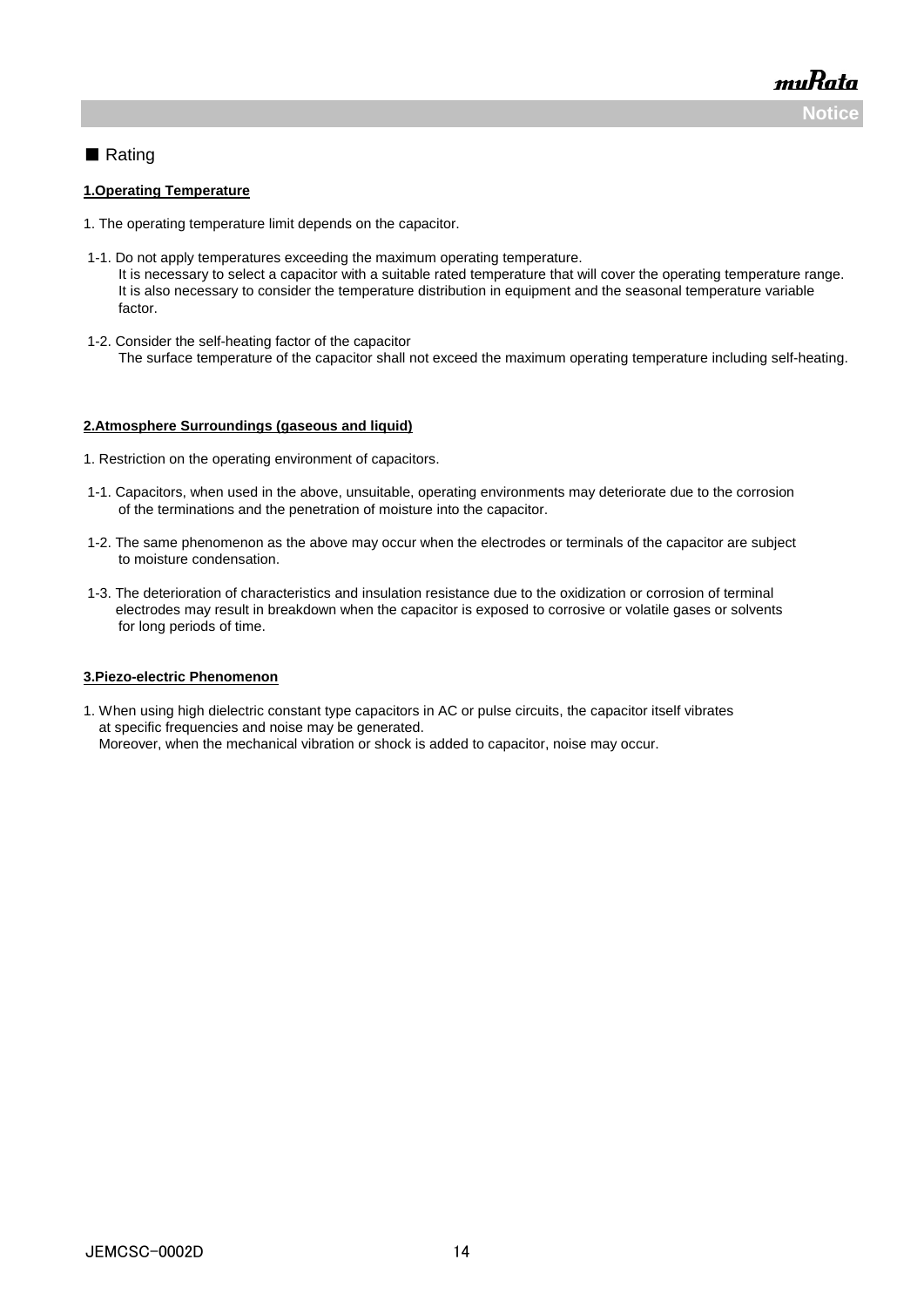# muRata

# **Notice**

# ■Mounting

### **1.PCB Design**

 When designing the board, keep in mind that the amount of strain which occurs will increase depending on the sizeand material of the board.



# **2.Coating**

1. A crack may be caused in the capacitor due to the stress of the thermal contraction of the resin during curing process. The stress is affected by the amount of resin and curing contraction. Select a resin with low curing contraction. The difference in the thermal expansion coefficient between a coating resin or a molding resin and the capacitor may cause the destruction and deterioration of the capacitor such as a crack or peeling, and lead to the deterioration of insulation resistance or dielectric breakdown.

 Select a resin for which the thermal expansion coefficient is as close to that of the capacitor as possible. A silicone resin can be used as an under-coating to buffer against the stress.

2. Select a resin that is less hygroscopic.

 Using hygroscopic resins under high humidity conditions may cause the deterioration of the insulation resistance of a capacitor. An epoxy resin can be used as a less hygroscopic resin.

3.The halogen system substance and organic acid are included in coating material, and a chip corrodes by the kind of Coating material. Do not use strong acid type.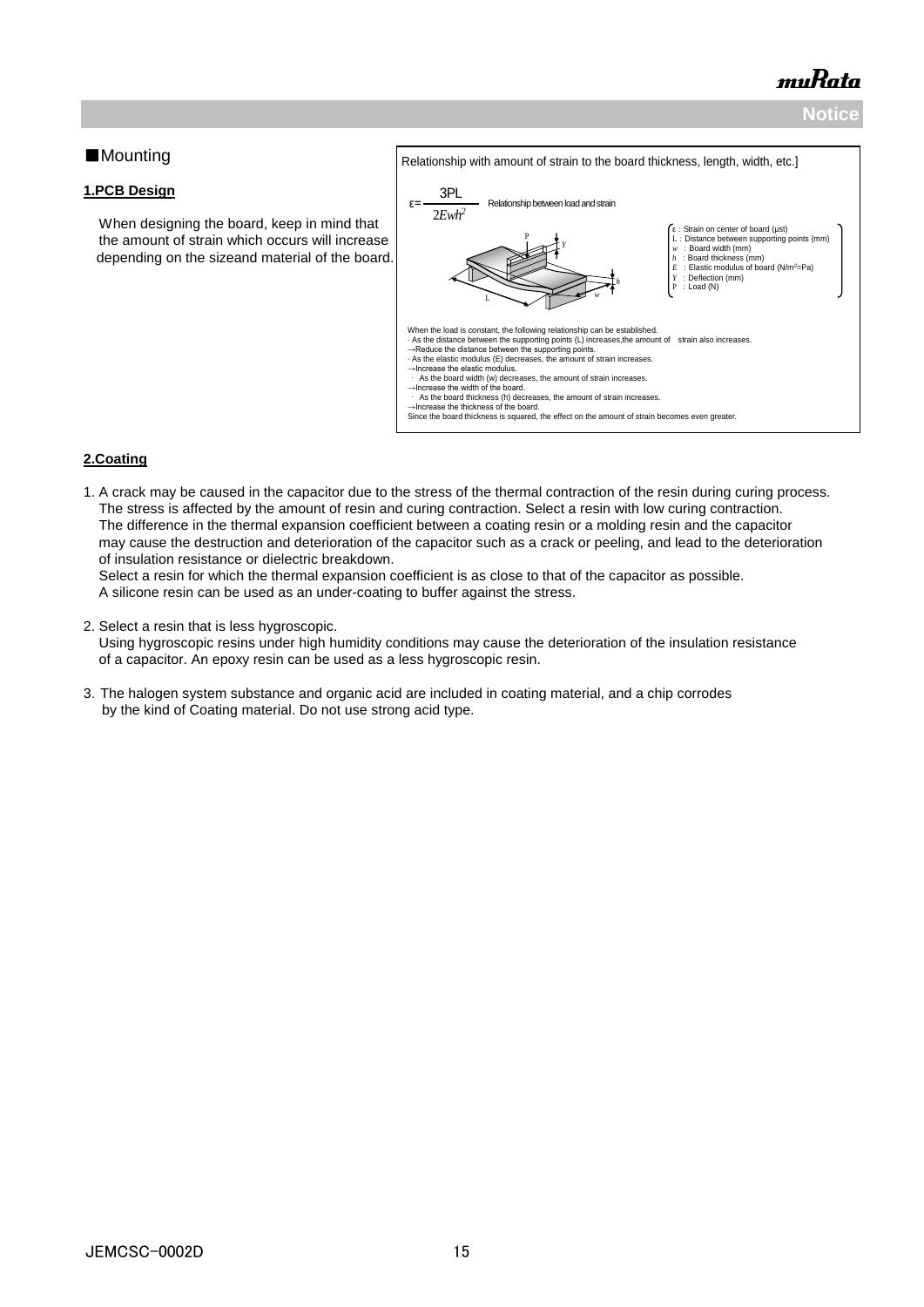muRata **Notice**

■ Others

#### **1.Transportation**

- 1. The performance of a capacitor may be affected by the conditions during transportation.
- 1-1. The capacitors shall be protected against excessive temperature, humidity and mechanical force during transportation.
	- (1) Climatic condition
		- ・ low air temperature : -40℃
		- ・ change of temperature air/air : -25℃/+25℃
		- ・ low air pressure : 30 kPa
		- ・ change of air pressure : 6 kPa/min.

#### (2) Mechanical condition

 Transportation shall be done in such a way that the boxes are not deformed and forces are not directly passed on to the inner packaging.

- 1-2. Do not apply excessive vibration, shock, or pressure to the capacitor.
	- (1) When excessive mechanical shock or pressure is applied to a capacitor, chipping or cracking may occur in the ceramic body of the capacitor.
	- (2) When the sharp edge of an air driver, a soldering iron, tweezers, a chassis, etc. impacts strongly on the surface of the capacitor, the capacitor may crack and short-circuit.
- 1-3. Do not use a capacitor to which excessive shock was applied by dropping etc. A capacitor dropped accidentally during processing may be damaged.

#### **2.Characteristics Evaluation in the Actual System**

- 1. Evaluate the capacitor in the actual system,to confirm that there is no problem with the performance and specification values in a finished product before using.
- 2. Since a voltage dependency and temperature dependency exists in the capacitance of high dielectric type ceramic capacitors, the capacitance may change depending on the operating conditions in the actual system. Therefore,be sure to evaluate the various characteristics, such as the leakage current and noise absorptivity, which will affect the capacitance value of the capacitor.
- 3. In addition,voltages exceeding the predetermined surge may be applied to the capacitor by the inductance in the actual system. Evaluate the surge resistance in the actual system as required.